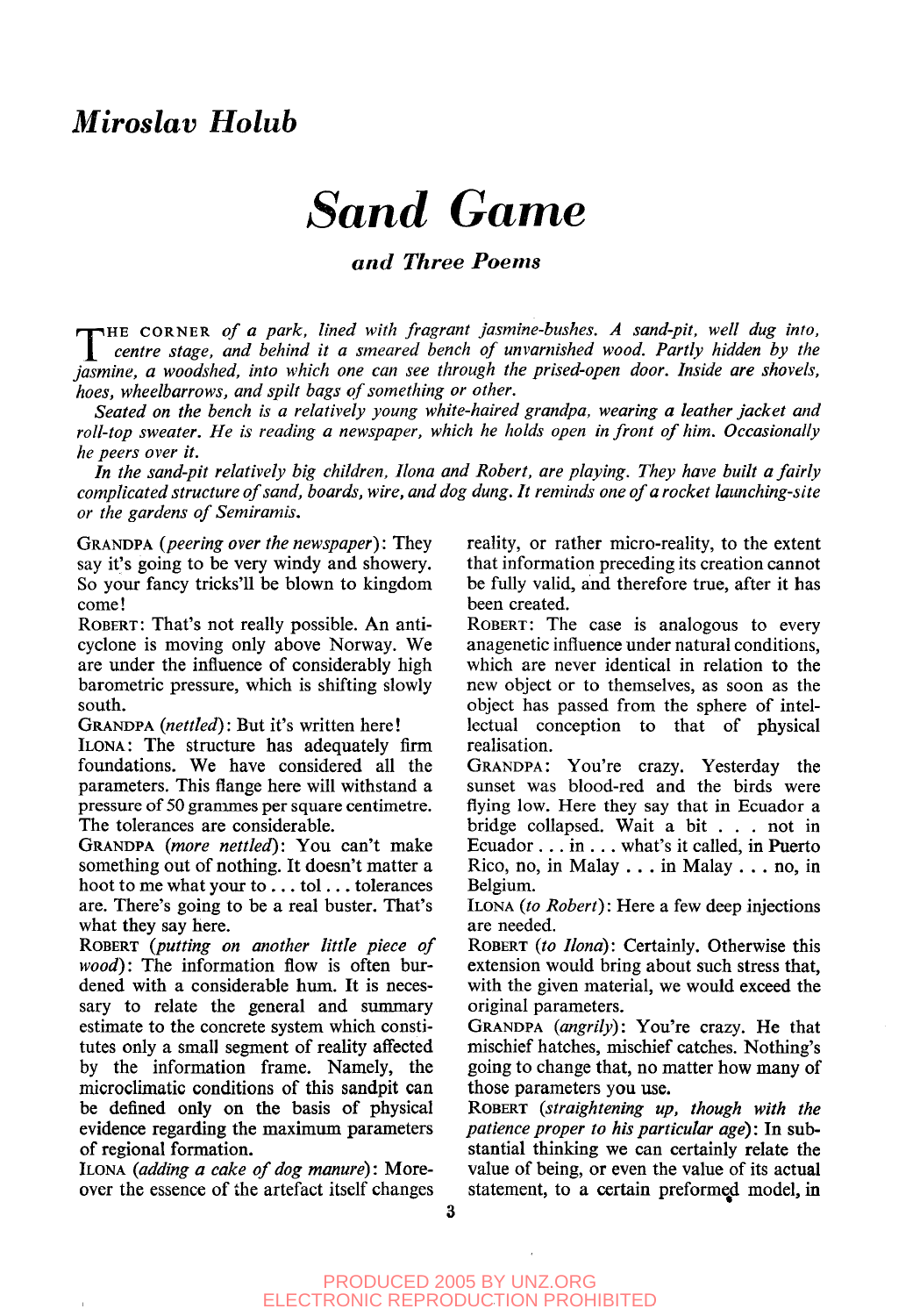#### **4** *Miroslav Holub*

relation to which the being or statement appears one way or another insufficient, inadequate, or excessive. In such a case we can make use of verbal comparisons by means of which we release the dissatisfaction or frustration caused by the immanence of the preconceived model in our thinking, however we look at it...

GRANDPA: How crazy can you get!

ILONA: But he is furthermore, and in my opinion rightly, an adherent of non-substantial ontology. . . .

ROBERT *(beginning to walk about and expound in the manner of the Platonic school): . . .* for only in this way can we rise above the rigid structure of old or new anthropological reductionism and reconstruct our world both in regard to its phenomenology and to its freely and operatively substituted existentiality...

GRANDPA *(waving his paper):* Oh, go to .. . Here they say ....

ROBERT *(with mounting enthusiasm, which results in the appearance of a small flickering and sparkling halo round his head, finally becoming a permanent green glow):* .. . to

reconstruct the world in its meaningful comprehensiveness, and this, however, in consciousness of its inner being and consequently from within the field we are trying to understand, but also to a certain degree on the basis of abstracting it from its own participation, on the basis of auto-objectivisation and *ad hoc* derealisation, which of course is in fact the beginning of real and lasting realisation . . .

#### GRANDPA: You're crazy!

ROBERT *(his head aglow with enthusiasm enters the shed, stumbling over various kinds of brica-brac, and is lost from sight)*: .. . so that the reconstruction of the world in the system of non-substantial ontology. . . .

*From the shed comes an explosion, with pieces of flying wood and clouds of dirty black smoke. Ilona sits down on the sand construction, squashing it. Grandpa jumps up, shielding his head with the newspaper. When the noise and smoke subside, a shaken Robert, now without his halo, creeps out of the shed.*

GRANDPA *(triumphantly):* See how crazy you are!

### Successful young man in the labyrinth

When he had made his eighth turn he cleared his throat and shouted: Minotaur, have some sense. I give you my word, show me the way out and **I'll** get you **a** score of lovelies. It's a cinch, Minotaur.

Out of sight, I replied: I wonder if you know that there **are** demons?

Stuff it,

he answered, don't be crazy. Believe me, I know where you can make a fantastic pile, fifty-fifty, it's a cinch, okay? I'm just a normal chap, be normal, Minotaur!

#### I replied:

Do you happen to know that normality is merely **a** milder form of imbecility?

#### PRODUCED 2005 BY UNZ.ORG ELECTRONIC REPRODUCTION PROHIBITED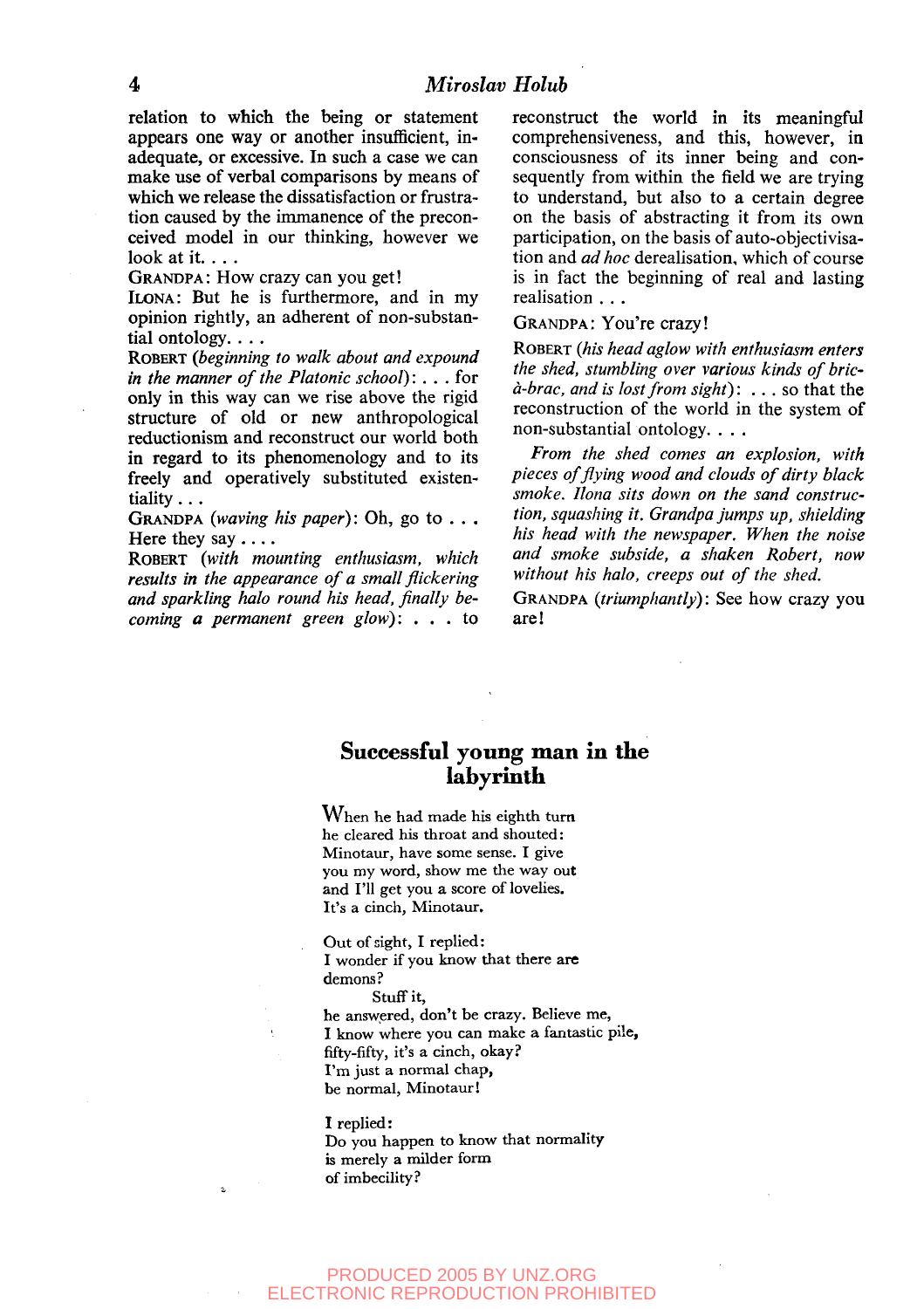Stuff it,

he shouted, don't you understand it pays to get along with people? Working with people, that's what pays, our sergeant used to say as he powdered our quarters against the bed bugs, so why be stuck up? Here you can't raise enough to buy the baby a new bib.

#### I said:

Don't you realise you live on the point of a needle that is patching the threadbare pants of your history? And what is your real aim, son?

That's the ticket, he answered. Aim .. . I think it's to get back. To be in the money. And right now I'd like a copy of this labyrinth, might come in handy,

if you take it realistically...,

Then I gave him to the demons to be thrown out. And I had the passages treated with that powder.

No doubt he lived a long life and made a name for himself in greyhound racing.

## **Sisyphus**

Unable to roll the stone into place, stone, whatever it was, maybe gneiss, or paprr, I judged the fault was in me. The main thing about faults is that they can be corrected,<br>
Where do clowns go, Mother used to say.

*1* Juagea the fault was<br>And added as much s I judged the fault was in me. And added as much again<br>to the stone's wought. Whatever, it was to the stone s weight. Whatever it was, it is not all its stone stone stone stone stone in the stone stone in t<br>may be here as less than the stone stone in the stone stone in the stone stone in the stone stone in the stone maybe hate, or love. any more, any more, And immediately things went better. For  $\frac{M_{\text{Mmmv}}}{M_{\text{Mmmv}}^2}$ 

there was the certainty that eventually it would break my neck.

### Clowns

What do clowns eat, Where do clowns sleep, What do clowns do, when nobody,

#### PRODUCED 2005 BY UNZ.ORG ELECTRONIC REPRODUCTION PROHIBITED